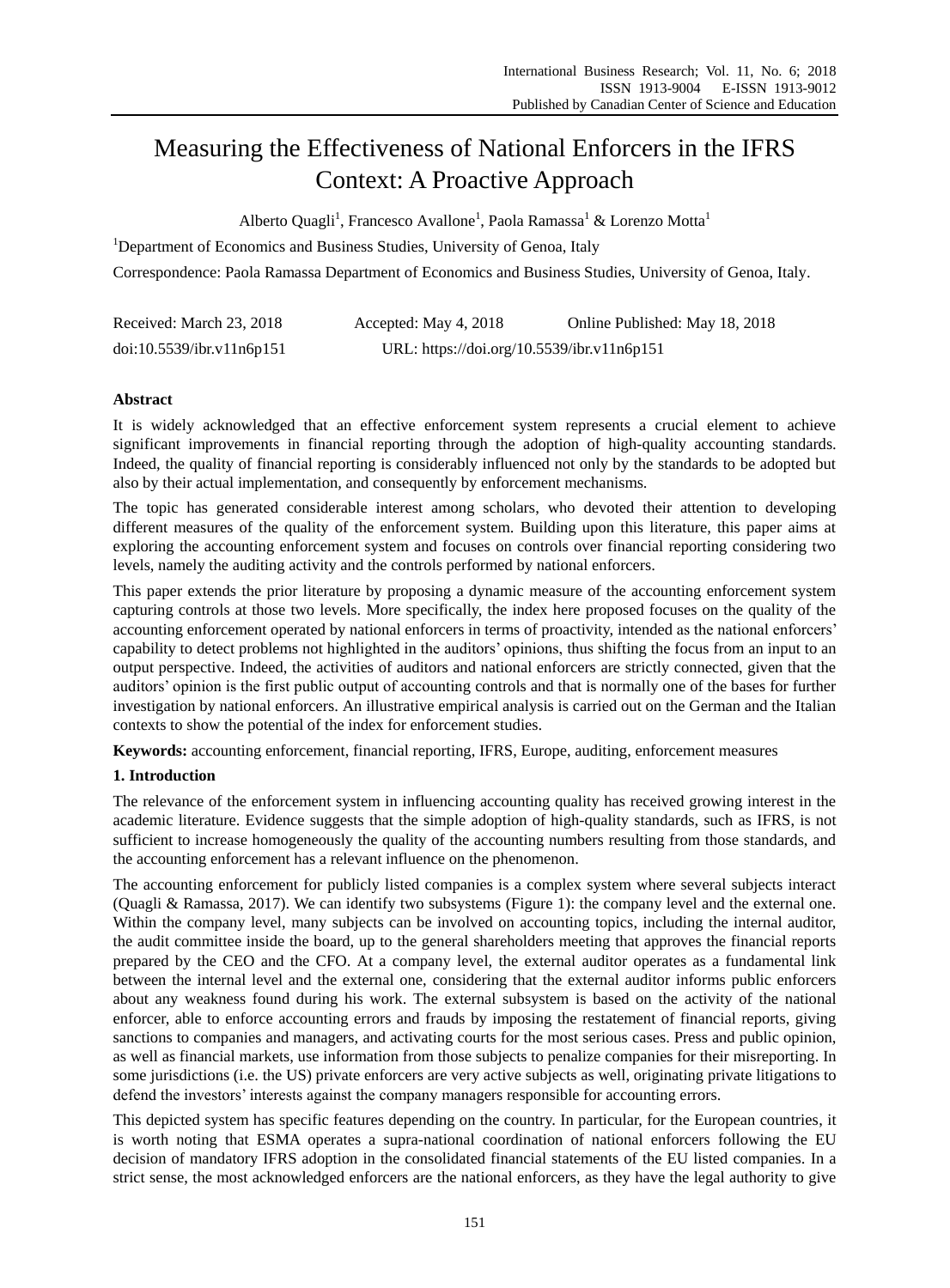sanctions and impose corrections and restatements of the financial information disclosed to markets. In this perspective, auditors do not have a similar power, since they can only signal to markets the errors observed in their review. However, markets generally perceive qualified or negative auditors' opinions as a risk increase on the company, with consequent negative reactions (Chen et al., 2000; Menon & Williams, 2010). Therefore, auditors can be deemed as "substantial" enforcers (Chen et al., 2000), being on the front line to ensure high-quality financial reporting (FEE, 2001).



Figure 1. The accounting enforcement system (Source: Quagli & Ramassa, 2017)

Accounting enforcement can originate many processes, composed of different steps and involving more than a single subject (Figure 1). The possible situations are various, for instance the triggering events of an enforcement activity can be located at an external level (i.e. a decision of the national enforcer can originate both private enforcement activity and court lawsuits) or at an internal level (i.e. the auditor's opinion can inform audit committees and shareholders and deny the approval of financial statements in their meetings).

The relationship between the national enforcer and the auditors is a relevant link in the enforcement system. The ESMA Guideline 5 (ESMA, 2014) deals with the selection criteria for the regular monitoring activity of the national enforcer and establishes that the enforcer's selection model "should be based on a mixed model whereby a risk-based approach is combined with a sampling and/or a rotation approach". The guideline specifies that the risk approach implies "indications from the auditors of misstatements, whether in their reports or otherwise, will normally trigger a selection of the financial information in question for examination. Indications of misstatements provided by auditors or regulatory bodies as well as grounded complaints should be considered for enforcement examinations. On the other hand, an unqualified opinion from an auditor should not be considered as proving the absence of risk of a misstatement. Enforcement examinations should be considered where, after preliminary scrutiny, a complaint received appears reliable and relevant for a possible enforcement examination."

In this context, one of the most difficult challenges for researchers on this topic is to develop relevant measures for the intensity of enforcement in a country, to be used in comparisons among countries and to evaluate the influence of the enforcement system on accounting quality at an aggregate level. Within this complex system, many papers focused on the activity of single subjects but they suffer the lack of data on the outputs of the most relevant enforcers, the auditors, and the national enforcers. Such limitations imply that detailed analyses of national enforcement systems deal only with countries with publicly available data (i.e. the US and Germany).

This paper proposes a new kind of measure, the national enforcers' proactivity (NEP) ratio, based on the unexplored relationship between national public enforcer and companies' auditors. This focus allows adding a dynamic perspective to scrutinize the enforcement process whereas the extant literature mainly uses a static analysis, often focused on a single subject. In particular, the index here proposed is determined as the percentage of accounting enforcement actions adopted by the national enforcer that do not regard financial statements that received qualified or negative opinions by the auditors. This index can help researchers to catch the effectiveness of national enforcers in terms of proactivity, measured by enforcement actions based on their own initiative (without being prompted by auditors). In such a perspective, it can support studies aimed at exploring whether -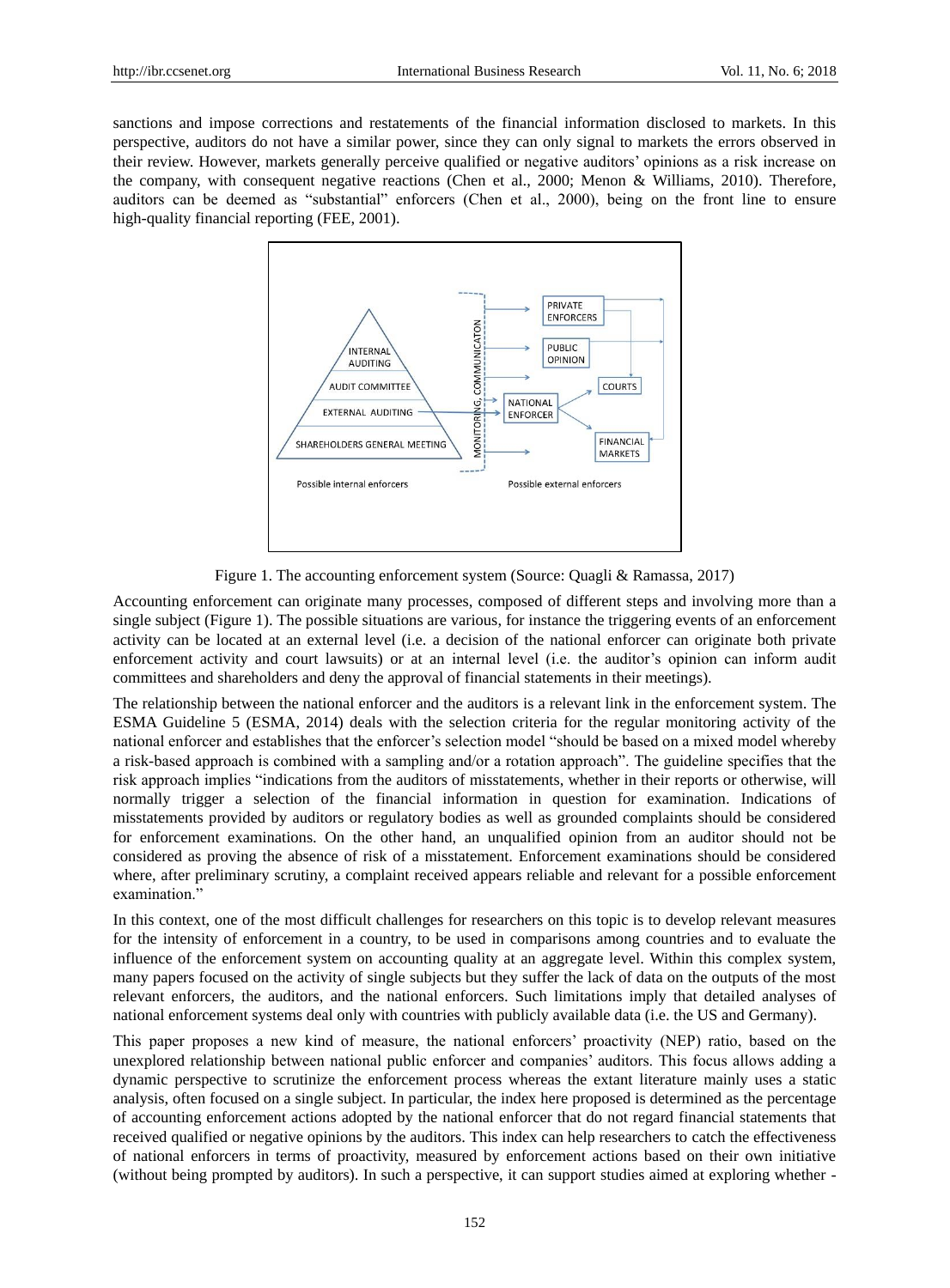and to what extent - national public enforcers use auditors' opinion as a major input of their activity or, alternatively, their enforcement decisions are proactive respect to the auditor's work.

The index can also allow a comparison of the effectiveness of national enforcers between countries if we posit that the monitoring activity performed by auditors is less affected by country differences. This proposal, in other words, is based on the idea that the effectiveness of national enforcers can be measured by observing the number of enforcement proactive actions not previously "suggested" by auditors with their opinions on the companies' reports.

An illustrative empirical analysis is then carried out to show the potential of the index for enforcement studies. In particular, the exploratory analysis investigates the enforcement actions by the German and the Italian enforcers regarding consolidated financial statements of listed companies from the first year of IFRS mandatory adoption. Findings highlight a different degree of proactivity between the Italian and the German enforcers, with a higher ability of the German one to conduct autonomous analyses resulting in enforcement actions. Empirical evidence suggests that the Italian authority is more reactive in monitoring listed companies, relying more on auditors' opinions instead of pursuing new investigations.

This study contributes to enforcement literature as it sheds light on the enforcement process and the links between key actors favoring a dynamic perspective. Additionally, our findings have relevant policy implications as they allow an evaluation of the role played by public enforcers and auditors in terms of errors undetected by the latter and found by the formers.

The remainder of the paper is organized as follows. The next section discusses prior literature on the enforcement system, its effects on financial reporting and markets, as well as the measures of their intensity. The development of the NEP index is explained in section 3, and section 4 illustrates the research design of the illustrative empirical analysis conducted on the enforcement systems adopted in Germany and Italy. Section 5 presents the findings, and section 6 provides concluding comments and some implications for future research.

## **2. Literature Review**

The relevance of the enforcement system in influencing accounting quality has received growing interest in the academic literature. This interest increased since the worldwide adoption of the IFRS, deemed as high-quality standards, does not seem sufficient to increase homogeneously the quality of the accounting numbers resulting from those standards. From the first studies on the international comparisons of accounting quality (Ball et al*.*, 2000; Ball et al*.*, 2003), an impressive number of papers demonstrated in a IFRS context how cost of capital, liquidity, and others measures of financial markets efficiency, basically depend on the enforcement intensity existing in the different countries (Daske et al*.* 2008; Armstrong et al*.*, 2010; Li, 2010; Landsman et al*.*, 2012; Christensen et al*.* 2013; Silvers, 2013). When the enforcement system is stronger, also financial analysts' estimates are more accurate (Byard et al., 2011; Demmer et al*.* 2015; Preiato et al*.*, 2015), the institutional investors' ownership increase (Florou & Pope, 2012), and earnings management behaviours decrease (Cai et al*.*, 2008; Houqe et al*.* 2012). Finally, in countries with a stronger enforcement, financial disclosure improves as well (Glaum et al*.*, 2013; Gros & Koch, 2015). From all those studies, the importance of the enforcement system clearly emerges. Notwithstanding, this literature has to deal with the challenging measure of the intensity of the accounting enforcement system "to capture differences in enforcement between countries and changes in enforcement within a country over time" (Brown et al*.*, 2014). The interest for the topic favored a rapid sophistication in the soundness of measures.

At the beginning, many of those studies used "static" proxies for this relevant variable, mainly the index originally proposed by La Porta et al*.*, 1997 and La Porta et al*.*, 1998 (used by Hope, 2003, and Leuz et al*.* 2003), who ranked a group of countries based on the level of investor's protection as resulting from the business community evaluations (i.e. strong rule of law, judicial system efficiency, degree of corruption, specific legal rules to protect creditors and minorities) or the opinions of actors of the national judicial system (La Porta et al*.*, 2006). With a similar static approach, another more recent and comprehensive index rather used in accounting studies is the World Bank's corporate governance ranking of 215 countries (Kaufmann et al., 2011, for example, used by Daske, 2008, and Pownall & Wieczynska, 2013). This stream of studies has also tried to overcome the criticism of measures based only on the "law-on-the-books" by proposing a ranking derived from an international survey to courts aimed at catching the variety of national enforcement system approaches in front of simulated lawsuits (Djankov et al*.*, 2008). This "static" stream evolved to measure the national enforcement intensity considering how the EU countries actually adopted the CESR best practices for the monitoring of financial markets (CESR, 2007, used by Van Beest et al*.*, 2013). A more recent trend of studies tried to measure more specifically the accounting enforcement system, instead of the general indexes of investor protection or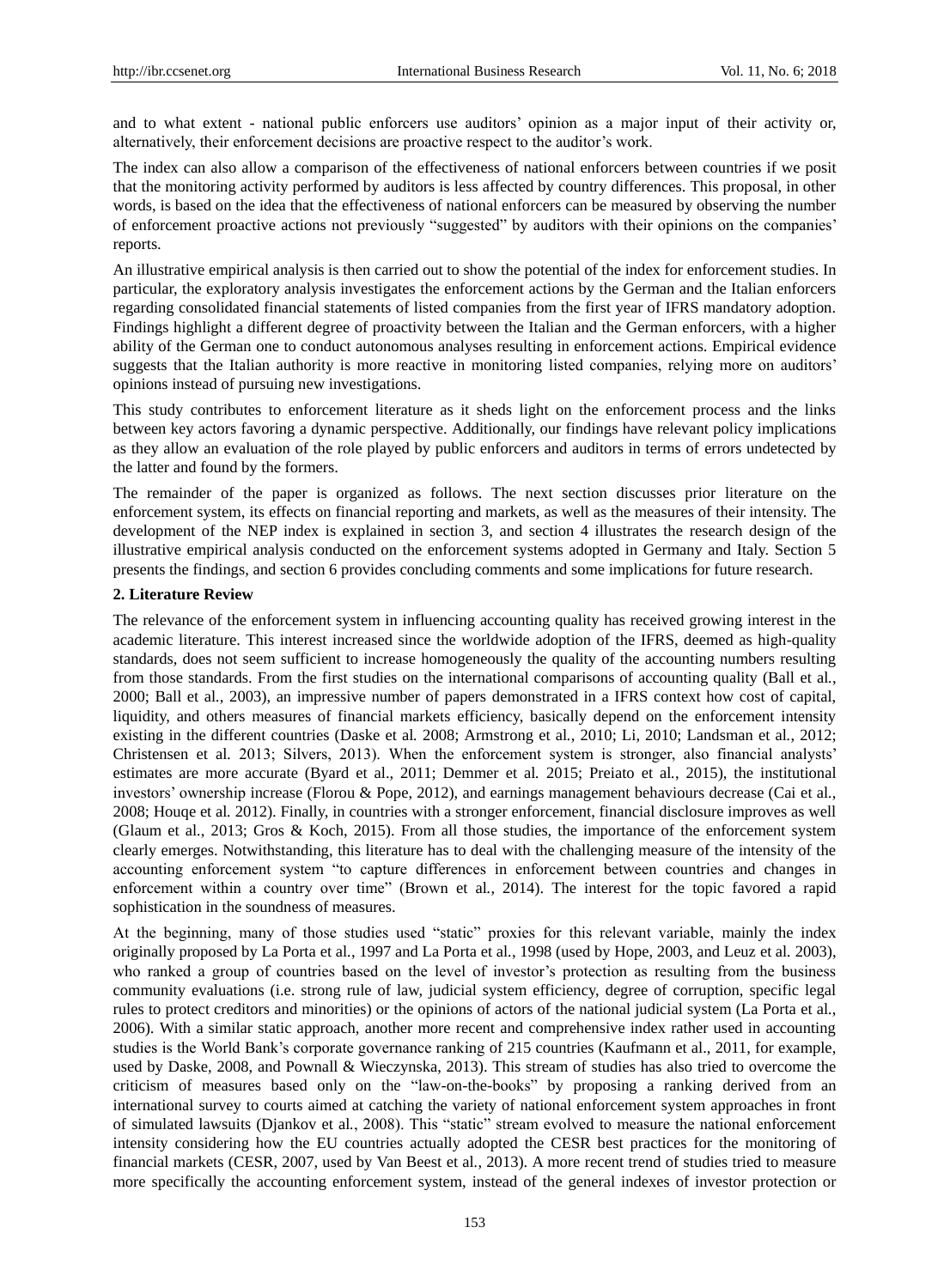corporate governance. Christensen et al*.* (2013) used the creation of a specific national accounting enforcer after the EU mandatory adoption in 2005 as a proxy of the enforcement intensity (used also in Pownall & Wieczynska, 2013; Silvers, 2013).

On the other side, a more dynamic approach to the definition of this measure was claimed (Holthausen, 2009; Leuz, 2010) due to the incapacity of the law-on-the-books indexes to measure the national enforcer's activity level, both potential and actual, and not only the existence of the legal power to enforce. In this sense, the national enforcer's budget or its number of employees seemed to approximate input variables of the enforcement process (Coffee, 2007; Jackson & Roe, 2009), such as the total national spending in audit fees (Hope, 2003). The total sanctions issued by the national enforcer (Jackson, 2007) are an attempt to measure the output of the same process.

A more recent contribution (Brown et al*.*, 2014, used in Preiato et al*.,* 2015) is of particular interest because it tries to get a more comprehensive view of the whole enforcement system with an index composed of both auditing system and national enforcer features. This index is more focused on the accounting enforcement and ranges from 0 to a maximum of 56, encompassing 51 countries. The audit system features for each country are static measures derived mainly from surveys of accountants' associations (FEE, IFAC) and include, for example, the existence of quality assurance program or ongoing professional development. The measures of the national enforcer effectiveness are both static (existence of specific activity, such as review of financial statements or power to set accounting and auditing standards), and dynamic (such as the level of resourcing or the existence of enforcement actions taken by the national enforcer).

It is worth to recall also a completely different approach to the measure of the enforcement system, which can be defined as an "indirect" approach, as it is based on the effects of low enforcement (Carvajal & Elliott, 2009). In this sense, the magnitude of earnings management indexes (Daouk et al*.*, 2006; DeFond et al*.*, 2011; De George, 2015) existing in the different countries can surrogate a direct measure of the enforcement intensity.

Prior literature shows that the efforts to develop a specific measure of the accounting enforcement have been rapidly improving, but serious limitations continue to exist and methodological questions are still to be addressed. Empirical analyses still suffer for the lack of public data necessary to build dynamic measures. In the EU, for instance, the availability of databases of the public enforcement decisions is very limited, depending on the publicity regime existing in each member country. In this sense, it is very difficult to obtain the national enforcer's outputs, such as the number of decisions and the amount of sanctions issued. The input measures are difficult to get as well, and it is to recall that the traditional measures concern the resourcing of national enforcers at a general level, without a specific reference to the resources spent for the specific accounting enforcement activity.

A common choice for the scientific investigation is to conceive the enforcement as an activity performed by a single actor, typically the national enforcer, instead of a process involving the enforcers both at a firm-level (i.e. the auditors) and at a national level (i.e. the national enforcer agency). It is true that the role of the auditor in a strict sense is not to enforce company's behavior, because the auditor, differently from the national enforcer, has not the power to issue sanctions or to oblige companies to correct accounting errors. Auditors simply issue signals concerning accounting problems to shareholders and financial markets. The enforcement sanctions depending on the auditor activity will be the markets' and shareholders' reactions, such as dropping prices or substitution of CEO and other managers. However, it is a matter of fact that in the real world the national enforcer activity gets fundamental information inputs from the auditors' outputs to start its review, so we argue that the actual whole enforcement process has to deal with both the actors, namely company auditors and the national enforcer.

#### **3. The National Enforcer's Proactivity Ratio**

Prior studies paid particular attention to measure the differences in the enforcement systems between countries, while scant attention has been paid to measure the actual activity of national enforcers. Additionally, the relationship between the national enforcer and the auditors has not been investigated in depth yet.

In this study, we consider the enforcement as a process involving both the company auditors and the national enforcement agencies. In such a perspective, it is no wonder that auditors' opinions could anticipate the national enforcers' activity, with adverse or qualified opinions that could certainly be picked up as signals by the market, as well as any other enforcer's initiative undertaken when material misstatements are detected.

The national enforcers' selection process for monitoring companies, even if independent from auditors and normally based on published financial reports, could take auditors' opinion as a starting point. In this regard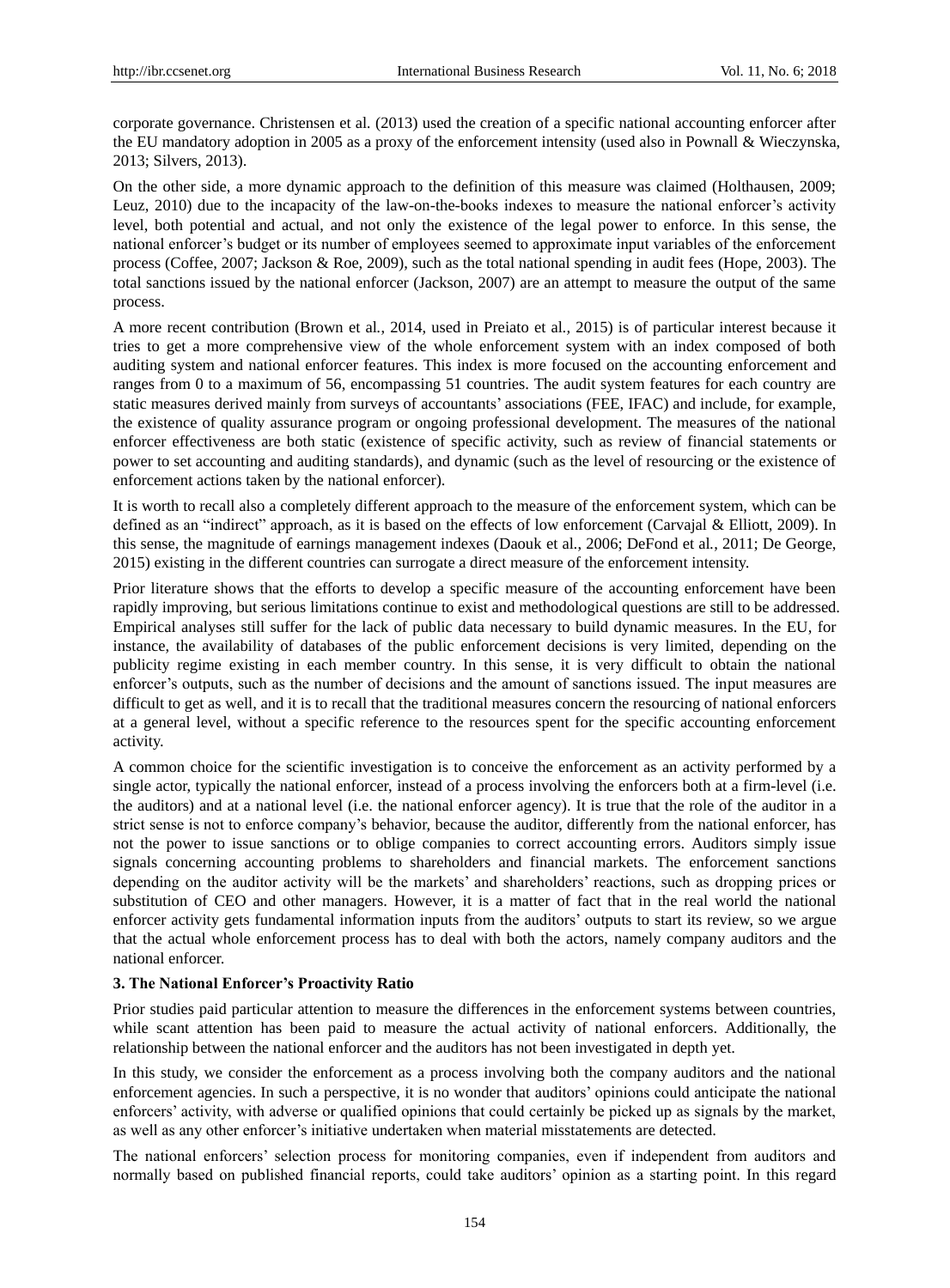ESMA guidelines on enforcement of financial information (ESMA, 2014) require a selection model for enforcement activity based on a mixed model where a risk-based approach is combined with both a rotation and a random sampling approach, considering indications from the auditors as an extremely relevant information to trigger the selection itself. Furthermore, data gathered by external auditors can be useful to supervisors, and the EU Commission recognizes the need to strengthen cooperation between auditors and supervisory authorities even if any cooperation should not be allowed to blur the respective responsibilities (European Commission, 2010). Actually, the ESMA guidelines on enforcement require meetings with auditors and disclosure of matters to the bodies responsible for the audit as examples of examination procedures of an issuer's financial information.

Against this background, we focus on the proactive role of enforcers as monitoring bodies to understand to what extent the national enforcer's actions result from an autonomous activity or are driven by the auditors' reports. Auditors and national enforcers can be seen as parts of the same enforcement process, making it difficult to assess the actual and autonomous role played by each of them. In the light of these considerations, we conduct our analysis to evaluate and isolate the proactivity of national enforcers' actions respect to the activity performed by the auditors.

In pursuit of this objective, we investigate the actual monitoring process of the national enforcer shifting the focus to a deep analysis of national enforcers' actions by developing an index that proxies for the national enforcer's proactivity. Such index can be used as a measure to assess the effectiveness of the national enforcers, observed from a proactivity point of view, looking at their ability to detect unknown errors in its monitoring phase.

The index here proposed is designed also to help researchers to catch both the intensity and the effectiveness of a national enforcer, based on its own autonomous initiative, to allow a cross-country comparison. This kind of interpretation relies on the assumption that the behavior of auditors is more homogeneous compared to national enforcers, as the big audit firms share the same high-quality operating standards and as international organizations have incentives to develop and maintain uniform reputations around the world (Simunic and Stein, 1987). We posit this assumption considering the strong concentration of the audit market, especially in the European context (European Commission, 2010). Thus, the country differences in the enforcement intensity could be studied focusing on the actual actions triggered by the national enforcer.

Our national enforcer's proactivity index (NEP index) is developed taking simultaneously into consideration the outputs of the monitoring activity played by the auditors and the national enforcer. In particular, we adopt an output perspective focusing on audit opinions and on national enforcer's actions regarding the financial statements of the same company in a given year.

As a result, we obtain a classification that can be illustrated by a 2x2 matrix identifying four categories of companies (Figure 2): *i)* companies with modified auditors' opinions but that are not target of enforcement actions (α), *ii)* companies with both enforcement actions and modified opinions (β), *iii)* companies that are target of enforcement actions but without any modified opinion (γ), and *iv)* companies with unmodified opinion and that are not target of enforcement actions (δ). This classification combines the two levels of enforcement represented by auditors and national enforcers highlighting four possible cases.

| Absence of                         | $(\alpha)$                                                                            | $(\delta)$                                                                                 |  |
|------------------------------------|---------------------------------------------------------------------------------------|--------------------------------------------------------------------------------------------|--|
| enforcement actions                | Companies with modified<br>opinion without enforcement<br>actions                     | Companies with unmodified<br>opinion and without<br>enforcement actions                    |  |
| Presence of<br>enforcement actions | $(\beta)$<br>Companies with modified<br>opinion and subject to<br>enforcement actions | $(\gamma)$<br>Companies recipients of<br>enforcement actions with an<br>unmodified opinion |  |
|                                    | Auditor's modified opinion                                                            | Auditor's unmodified opinion                                                               |  |

Figure 2. Classification of financial information's issuers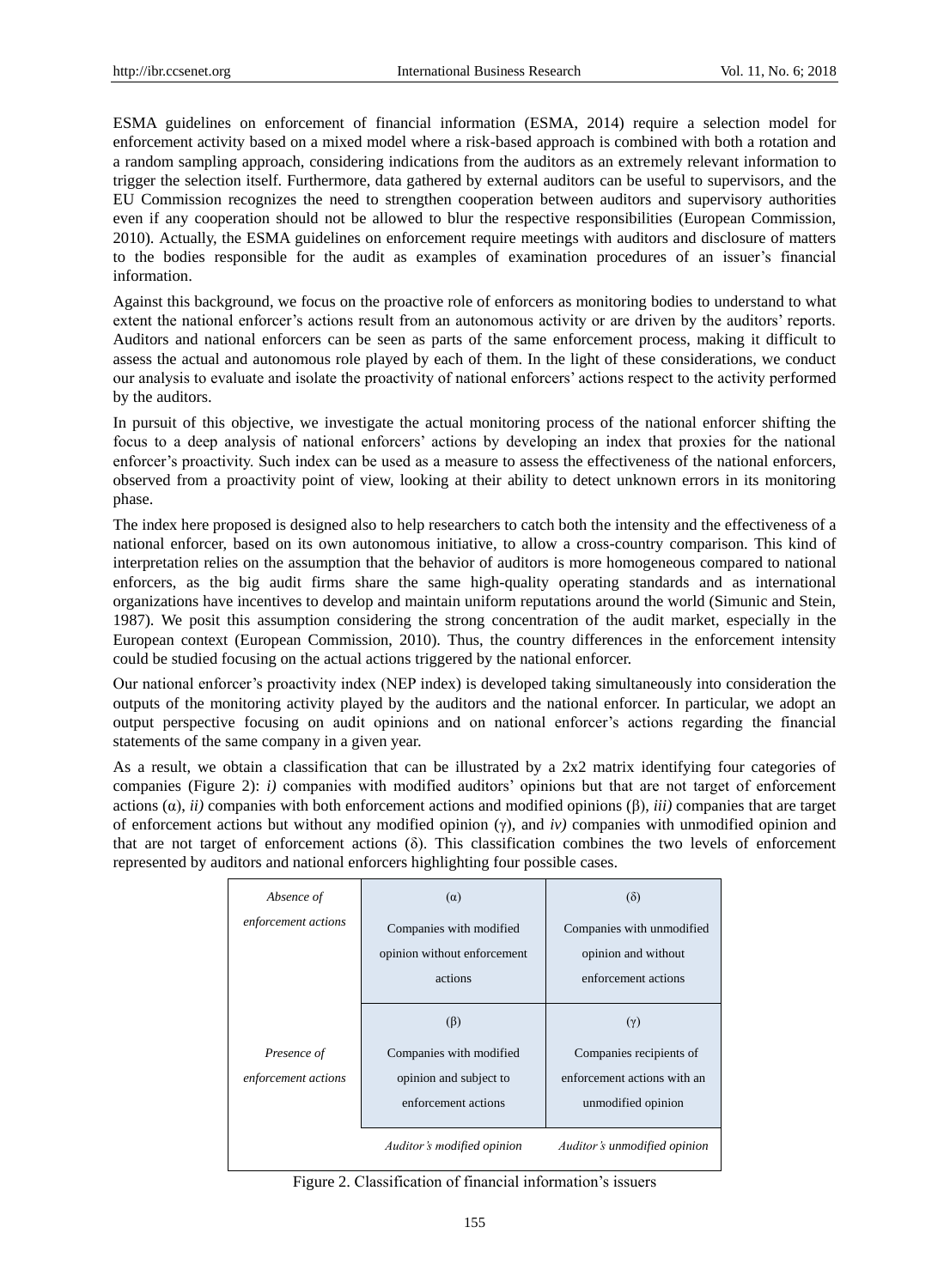If we consider the national enforcer's perspective, it distinguishes companies target of the enforcer's actions depending on the opinion received by the auditor. Companies belonging to the β group have prepared financial statements with qualified opinions by auditors and have received enforcement actions. In this case, both the levels of enforcement have detected misstatements in the annual report and we can assume that the auditor's opinion has been an extremely relevant input for the national enforcer. On the other side, companies in the  $\gamma$ group received enforcement actions that have not been preceded by a negative auditor's opinion. In this case, the national enforcer shows its proactivity in monitoring and identifying misstatements without receiving a public signal at the audit level.

Companies in groups  $\alpha$  and  $\delta$  have not received enforcement actions, but differ for the auditor's opinion. Auditors have issued a report highlighting some kind of misstatement for group  $\alpha$ , while declaring a IFRS compliance for financial statements prepared by group  $\delta$ . A plausible explanation for the existence of group  $\alpha$ could lie in different levels of significance in the misstatement detection between national enforcers and auditors.

Nor the auditors or the national enforcer has found misstatements for companies in group  $\delta$ . In other words, the market has no signal of infringement by the two levels of the enforcement system. This group includes companies with annual reports actually compliant with IFRS and those for which the enforcement system was not able to detect any error. It is worth noting that, given the unmodified auditor's opinion, these companies might have been not directly checked by the national enforcer due to its sampling procedures.

The NEP index is based on this classification and empirically assesses the "real" and not the auditor-driven activity of national enforcers through the analysis of group  $\gamma$ , considering its relationship with the whole not compliant companies receiving an enforcement action  $(\beta+\gamma)$ . Thus, we compute the actual and unprompted intensity of national enforcement activities as follows:

$$
NEP \; ratio = \gamma / (\beta + \gamma) \tag{1}
$$

where:

 $\gamma$  = number of firms obtaining enforcement actions but without modified opinions

 $\beta$  = number of firms with modified opinions and obtaining enforcement actions

 $\gamma$ +  $\beta$  = number of firms with infringement of IFRS framework.

The NEP ratio ranges from 0 to 1 and higher values of this index signal more proactive national enforcers. The maximum proactivity is reached when the NEP ratio equals 1, as all the financial statements target of enforcement actions have been detected by the national enforcer without a modified auditor's opinion. On the contrary, a NEP ratio equal to 0 means that all financial statements with enforcement actions have already received a modified opinion by the auditor.

## **4. Research Design**

To illustrate the potential of the NEP ratio for enforcement studies, we conduct an empirical analysis in an IFRS context. The investigation is based on the joint consideration of enforcement actions and of the auditors' reports regarding the same financial statements in order to identify which actions are the result of an autonomous monitoring activity by the national enforcer.

In particular, the exploratory analysis investigates all the enforcement actions by the German and the Italian enforcers regarding consolidated financial statements from the first year of IFRS mandatory adoption. Before explaining the construction of the NEP index, we briefly describe the characteristics of the German and Italian enforcement systems.

#### *4.1 The Enforcement Systems in Germany and Italy*

## 4.1.1 The Two-Tier German Enforcement System

The predominant characteristic of the enforcement system in Germany is its two-tier structure (Ernstberger et al*.*, 2012), which involves a private institution (the DPR, Deutsche Prüfstelle für Rechnungslegung) and a federal agency (the Bundesanstalt für Finanzdienstleistungsaufsicht - BaFin) that represents the public German enforcer. The first tier involves the DPR Enforcement Panel, as its active body. In the second tier, the Bafin participates in the enforcement process to determine whether an error has occurred when the DPR opinion differs from that of the company, to order the publication of discovered errors, or to perform an examination with sovereign means when a company is not willing to cooperate with the Panel (DPR, 2005). The goal of the enforcement process is to assess the compliance with the relevant accounting principles of recent individual and consolidated financial statements (and their related management reports) of firms listed on regulated markets on domestic stock exchanges.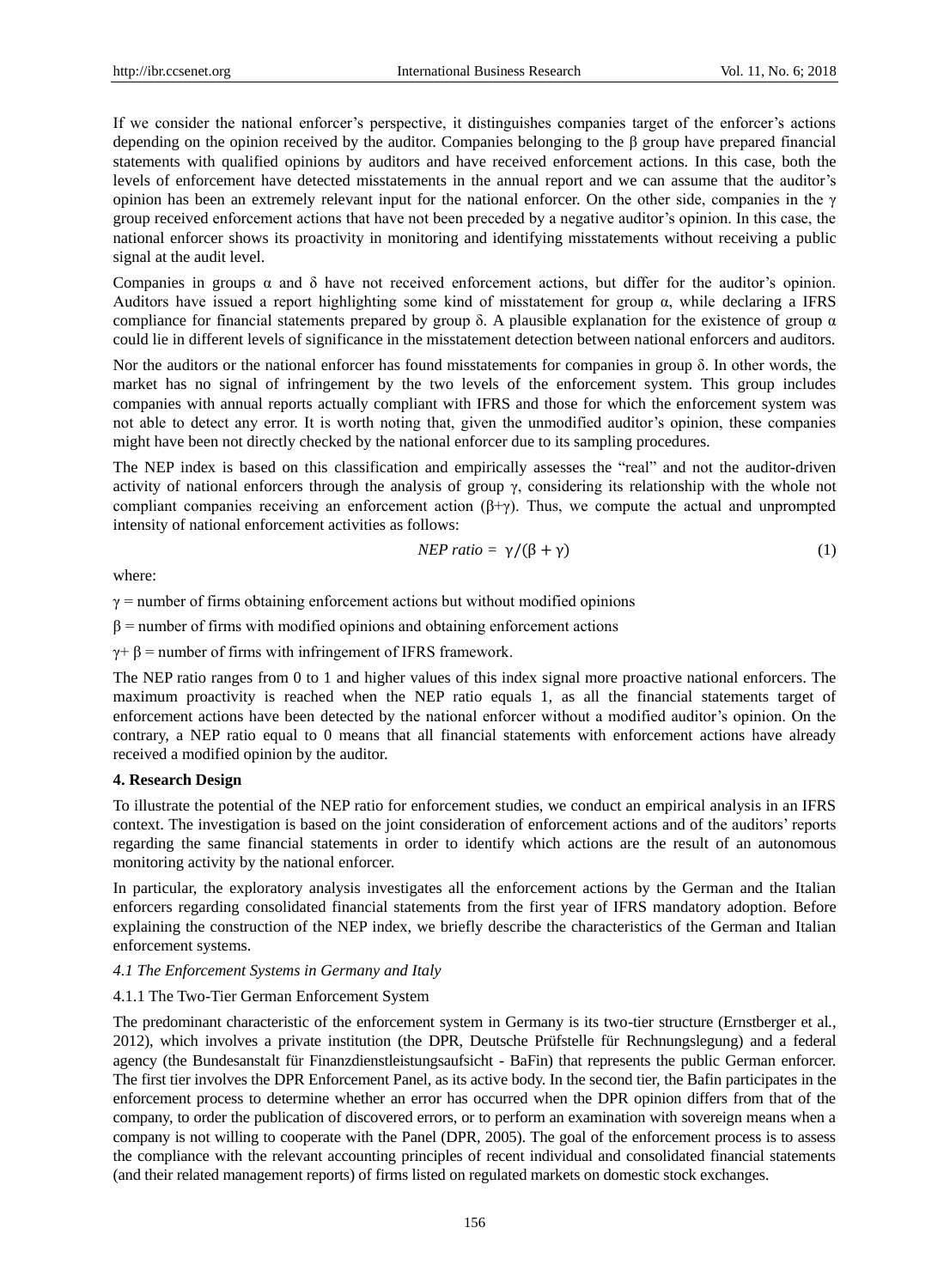At the first tier, the Panel can initiate an examination if there are concrete indications of an infringement of financial reporting requirements or following a request of the BaFin. The Panel can also initiate an examination without any indications of an infringement, through a systematic sampling. For this kind of examinations, the Panel uses a combination of random-based and risk-based selection procedures, according to the selection methods admitted by the ESMA Guidelines (ESMA, 2014). The sole assignment of the DPR is to conclude whether the financial statement is erroneous. Because the DPR is a private body without an authoritative power to oblige companies, the Panel only examines the financial statements if the firm under investigation is willing to cooperate; in other words, if the company declares its willingness to cooperate, the legal representatives of the firm (or other persons) are obliged to provide the additional information requested by the DPR. In absence of willingness to cooperate, the DPR notifies BaFin of this situation; in this case, the BaFin will order an examination at the second-tier level. After the examination of the documents, the DPR decides whether the financial statements are erroneous. If the DPR establishes material errors, companies have a sufficient time to decide whether they agree with the DPR findings.

The second tier involves only the BaFin, which initiate an investigation when a firm does not cooperate with the DPR or when the management does not agree completely or partially with the DPR findings (in the case that DPR discovers material errors in the financial statements). However, the most important task of BaFin is to enforce the disclosure of error findings. When erroneous accounting is detected by DPR or by BaFin, BaFin requires companies to disclose these error findings in a press release. These press releases are broadcasted via the electronic platform of the Federal Gazette (the Elektronischer Bundesanzeiger).

The objective of this enforcement system is to achieve compliance of the financial statements through the adverse disclosure. This "name and shame" publicity relies on investor reactions to published error findings. Thus, the only sanction for infringing companies is the negative market reaction, the deterrent for managers to misstate the accounts (Hitz et al., 2012).

#### 4.1.2 The Italian Enforcement System

The Italian enforcement system for listed companies involves only a public enforcer (the Commissione Nazionale per le Società e la Borsa, CONSOB). The main difference from the German system is that there is only one public enforcer that supervises the compliance with the relevant accounting principles of individual and consolidated financial statements. CONSOB can initiate an examination if there is evidence of an infringement of financial reporting requirements (i.e. from a trial in progress) and, like DPR, it also selects firms to examine through a systematic sampling.

In the Italian context, the Legislative Decree n. 58 of 1998 (commonly known as the Testo Unico della Finanza - TUF) and the incorporation into the Italian Law of the European Transparency Directive (with the Legislative Decree n. 195 of 2007) reformed the regulation of financial markets. Following these reforms, CONSOB can choose between two accounting enforcement actions: the *impugnativa di bilancio* (challenge procedure) ex article 157 of TUF and the *accertamento di non conformità*(non-compliance procedure) ex article 154-ter of TUF.

In case of *impugnativa di bilancio*, CONSOB can challenge a shareholders' meeting resolution approving the annual accounts on the grounds that these accounts do not comply with the relevant financial reporting framework. the Authority can take this action up to six months after the filing of consolidated or annual accounts. With this action, CONSOB can request the courts to verify the conformity of accounts; in particular, the courts may declare null and void the shareholders' meeting resolution and can require a reissuance of the erroneous financial statements. In case of *accertamento di non conformità*, CONSOB discovers material errors in the annual or half-year financial report of a firm and require it to disclose a correction of the financial report. In particular, CONSOB can require a corrective note and/or a correction in future financial statements with the restatement of comparatives in order to ensure an accurate information compliant with relevant accounting principles. CONSOB states that it uses first the *accertamento di non conformità*and the *impugnativa di bilancio* only for residual cases (CONSOB, 2009). In its 2009 annual report, CONSOB specifies that it uses the *impugnativa di bilancio* only for particular deficit cases, or when the firm does not agree with a previous *accertamento di non conformità* or when a firm repeats the error, previously discovered by an *accertamento di non conformità*in the following financial report. Indeed, from 2009 to 2015 CONSOB used in only 5 cases the *impugnativa di bilancio* and, instead, it has enforced the compliance of financial statements in 18 cases through the *accertamento di non conformità*.

The CONSOB publicity regime is different from the DPR one: information concerning errors findings are available on the corporate website, on the CONSOB electronic platform (the "Bollettino Elettronico") or in the annual reports of the Authority.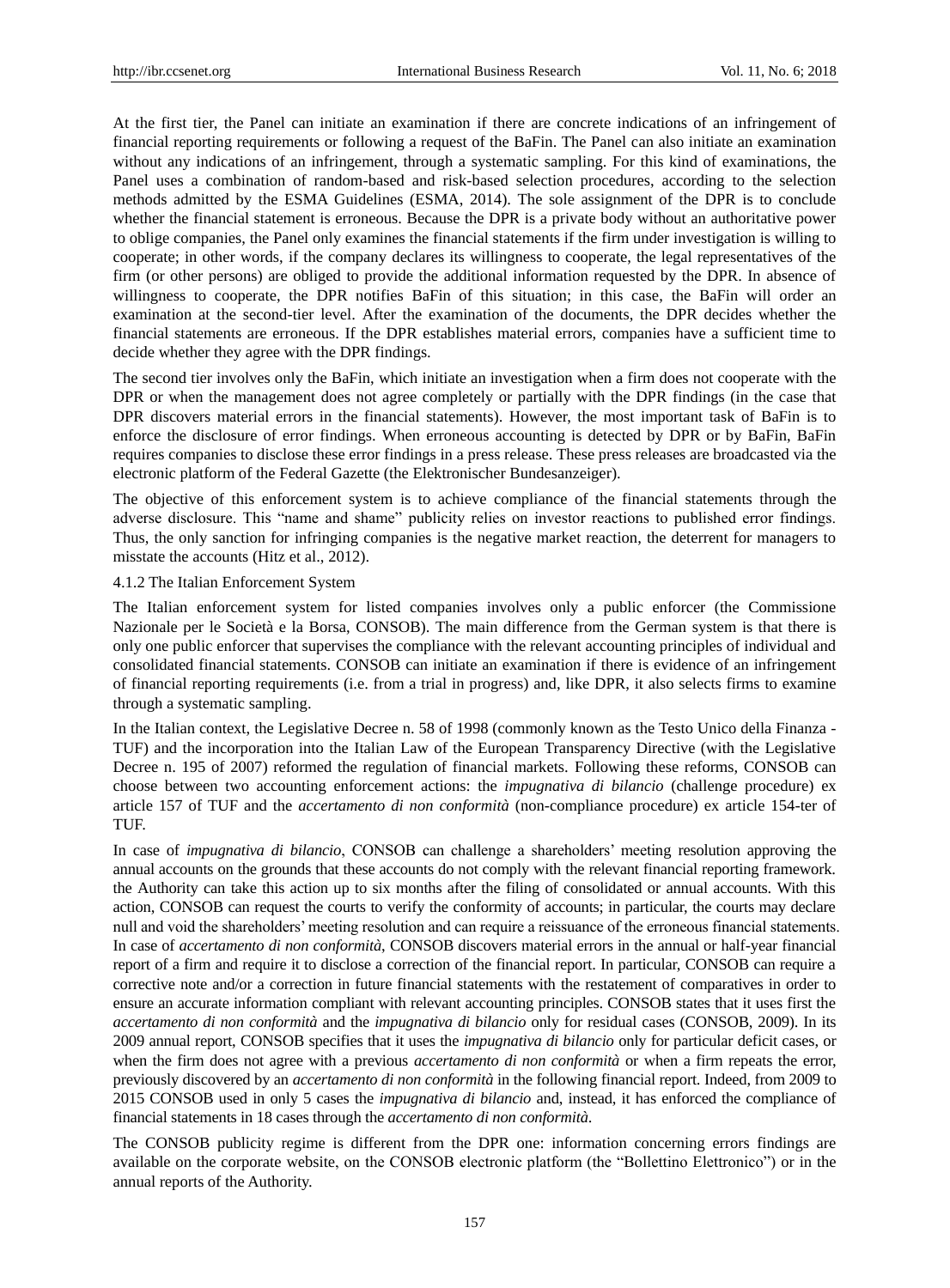# *4.2 Data Collection and Analysis*

Our analysis focuses on consolidated financial statements by Italian and German listed companies from 2005 to 2014. To develop our index, we first collect data to identify which financial statements have received enforcement actions by national enforcers in the aforementioned time horizon. We use public information regarding enforcement actions, available on national enforcers' websites. We acknowledge that our index, based solely on public information, does not capture other possible private communications. In fact, an exchange of information between public enforcers and auditors/firms that it is not publicized could be supposed. However, we think that public data sources are important to ensure that our index can be implemented in many countries to allow cross-country analyses.

To build the NEP index, we analyze all the erroneous consolidated statements discovered by the German and Italian public enforcers. In particular, we investigate all the enforcement releases published on the electronic platform of the Federal Gazette for the German system. Table 1 reports the sample selection of the German errors findings related to consolidated statements.

| Table 1. The auditors' opinions for financial statements with enforcement actions |  |
|-----------------------------------------------------------------------------------|--|
|-----------------------------------------------------------------------------------|--|

|                                              | No. |
|----------------------------------------------|-----|
| Initial errors findings                      | 166 |
| Rephrased versions of earlier error findings | 12  |
| Unavailability of auditors' opinion          | 14  |
| Final observations                           | 140 |

As highlighted in Table 1, this search leads to an initial sample of 166 erroneous consolidated statements. First, we eliminate 12 observations that represent rephrased versions of earlier error findings, and then we hand-collect all the related auditors' opinions. Finally, we eliminate 14 statements for the unavailability of auditors' opinion, resulting in a sample of 140 observations.

In the same way, we investigate all the CONSOB enforcement actions regarding consolidated statements for the Italian enforcement system. In this case, we use the CONSOB electronic platform (*bollettino elettronico*) and every annual report of the Authority. The initial sample consists in 27 erroneous statements. Then we eliminate 2 *impugnativa di bilancio* that enforce the same statement of an earlier *accertamento di non conformità*and we collect the related auditors' opinion, thus obtaining a sample of 25 observations (17 *accertamenti* and 8 *impugnative*).

Based on those data, we determine how many companies form the groups  $\beta$  (misstatements detected by both auditor and national enforcer) and  $\gamma$  (misstatements detected only by the national enforcer) for each country in every year of the observation period. This analysis is conducted for each financial statement target of at least an enforcement action by the national enforcer.

To compute how many financial statements are part of group β, we consider as signals of possible misreporting all the modified auditors' opinions. In particular, according to ISA 705, auditors shall modify their opinion when they conclude that, based on the evidence obtained, the financial statements are materially misstated or when they are unable to obtain appropriate evidence to conclude that the financial statements are free from material misstatement. Those data are used to compute the NEP ratio for both countries according to the aforementioned formula.

Additionally, we determine a comprehensive NEP ratio considering as a signal of possible misreporting by auditors not only the modified opinions as defined by the ISA 705, but also the unmodified opinion with Emphasis of Matter Paragraph. Auditors, according to ISA 706, shall include an Emphasis of Matter Paragraph to draw users' attention to a matter disclosed in the financial statements, that is fundamental to users' understanding of the statements. For example, auditor may decide to include an Emphasis of Matter Paragraph when exists an uncertainty relating to the future outcome of exceptional litigation or regulatory action.

# **5. Results**

To analyze the nature of the Italian and German national enforcement system, first, we present data on enforcement actions and auditors' opinions. To determine the NEP ratio, we consider as a signal of possible misreporting the qualified opinion, the adverse opinion and the disclaimer of opinion, all the types of modified opinion as defined by the ISA 705. In particular, the auditor expresses an adverse opinion when the evidence obtained leads the auditor to conclude that the misstatements are both material and pervasive. The auditors,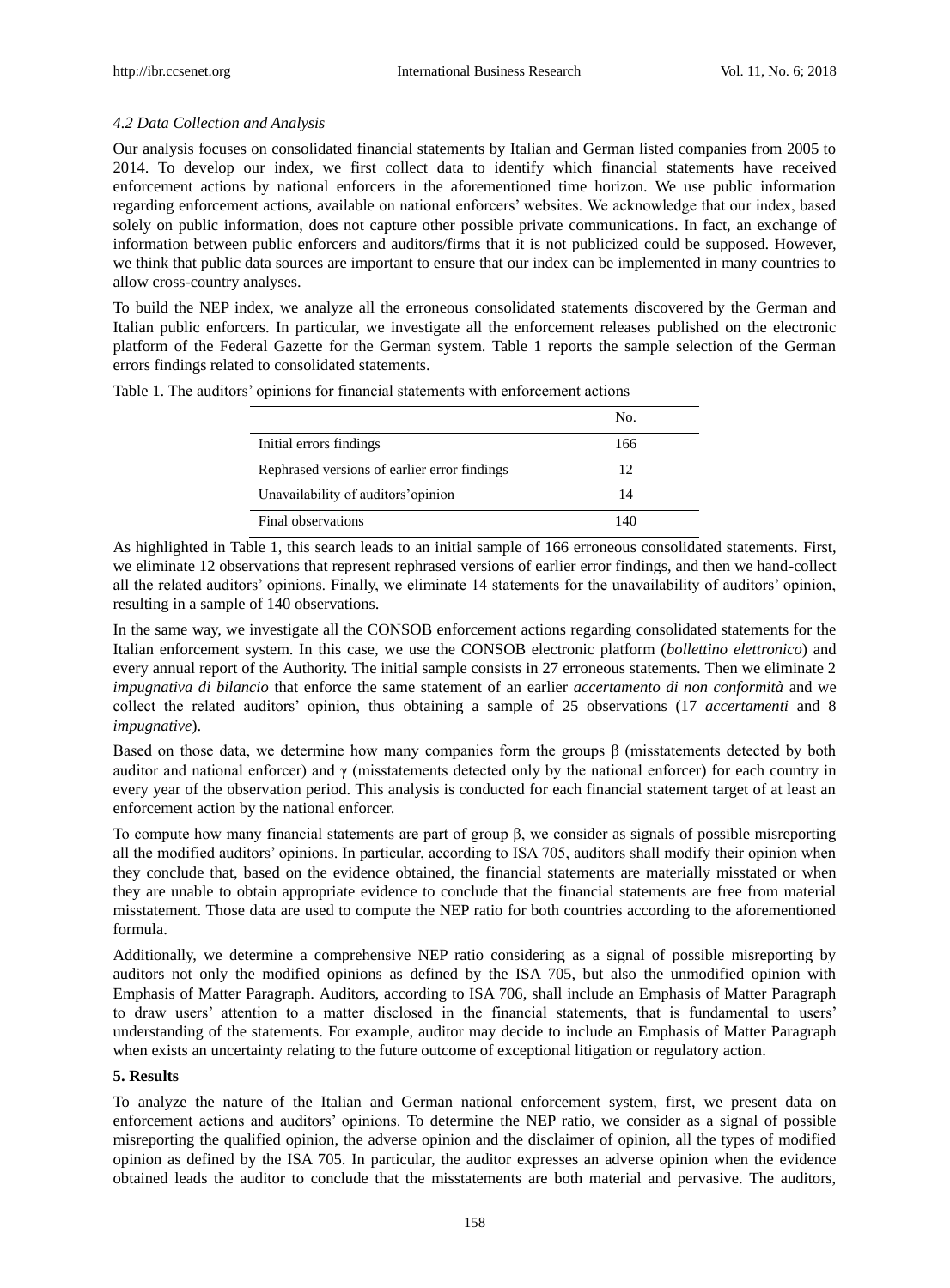instead, qualify the opinion when the misstatements are material but not pervasive. Additionally, auditors express a qualified opinion when they are unable to obtain appropriate and sufficient evidence to conclude whether misstatements exist and the possible effects of undetected errors on financial statements can be material but not pervasive. Furthermore, auditors disclaim an opinion when they are unable to obtain sufficient evidence and they conclude that the possible effects of undetected errors can be material and pervasive. Table 2 reports the different types of auditors' opinions related to the erroneous consolidated statements for both countries.

| Table 2. The auditors' opinions for financial statements with enforcement actions |  |
|-----------------------------------------------------------------------------------|--|
|-----------------------------------------------------------------------------------|--|

|                       | Italy | Germany |
|-----------------------|-------|---------|
| Adverse opinion       |       |         |
| Qualified opinion     | 2     | 13      |
| Disclaimer of opinion | 3     |         |
| Unmodified opinion    | 19    | 125     |
| Total                 | 25    | 140     |

It is arguably to note that there is a lack of uniformity between the national enforcer actions and the auditors' reports, in fact for only 20 statements on 165 observations the auditors modify their opinion. In particular, auditors highlight a material misstatement for only 17 cases (adverse and qualified opinions) and they conclude in 144 cases that the financial statements are free from material misstatement. Based on these data, we estimate the national enforcement proactivity ratio (NEP ratio). Table 3 reports the number of erroneous consolidated statements, the related unmodified opinions and the estimation of the NEP index for the period of analysis 2005-2014.

| Table 3. The NEP ratio |  |  |
|------------------------|--|--|
|                        |  |  |

| Year<br>(consolidated<br>statements) | Italy<br>ß | Italy<br>γ | Italy<br>NEP ratio | Germany | Germany | Germany<br><b>NEP</b><br>ratio |
|--------------------------------------|------------|------------|--------------------|---------|---------|--------------------------------|
| 2005                                 | $\theta$   |            |                    | 5       | 20      |                                |
| 2006                                 |            |            |                    |         | 28      |                                |
| 2007                                 |            |            |                    |         | 11      |                                |
| 2008                                 |            |            |                    |         | 18      |                                |
| 2009                                 |            | 0          |                    |         | 17      |                                |
| 2010                                 |            | 0          |                    |         | 9       |                                |
| 2011                                 |            | 6          |                    |         | 8       |                                |
| 2012                                 |            |            |                    |         | 11      |                                |
| 2013                                 |            | 0          |                    |         | 3       |                                |
| 2014                                 | 0          |            |                    | 0       | 0       |                                |
| Total                                | 6          | 19         | 76.00%             | 15      | 125     | 89.29%                         |

The trend of the German enforcement system is different from the Italian one, in particular the number of German erroneous statements decreases over time. This is due probably to the introduction of the two-tier system that has increased the likelihood of detecting companies that issue inaccurate financial statements and, consequently, managers are more discouraged to misstate the financial reports (Ernstberger et al*.,* 2012; Bӧcking et al., 2015).

For the Italian enforcement system, instead, it seems that the number of enforcement actions is increased after the introduction of the *accertamento di non conformità*in 2007. As highlighted in Table 3, during the time horizon under investigation CONSOB is more reactive than DPR: its enforcement actions are preceded by an unmodified auditor's opinion in 76% of cases against the 89.29% of the German public enforcers.

Then, we also determine a comprehensive NEP ratio considering as a signal of possible misreporting not only the modified opinions as defined by the ISA 705, but also the unmodified opinion with Emphasis of Matter Paragraph. According to ISA 706, auditors shall include an Emphasis of Matter Paragraph to draw users' attention to a matter disclosed in the financial statements that is fundamental to users' understanding of the statements. For example, an auditor can decide to include an Emphasis of Matter Paragraph when an uncertainty relating to the future outcome of exceptional litigation or regulatory action exists. Table 4 reports the different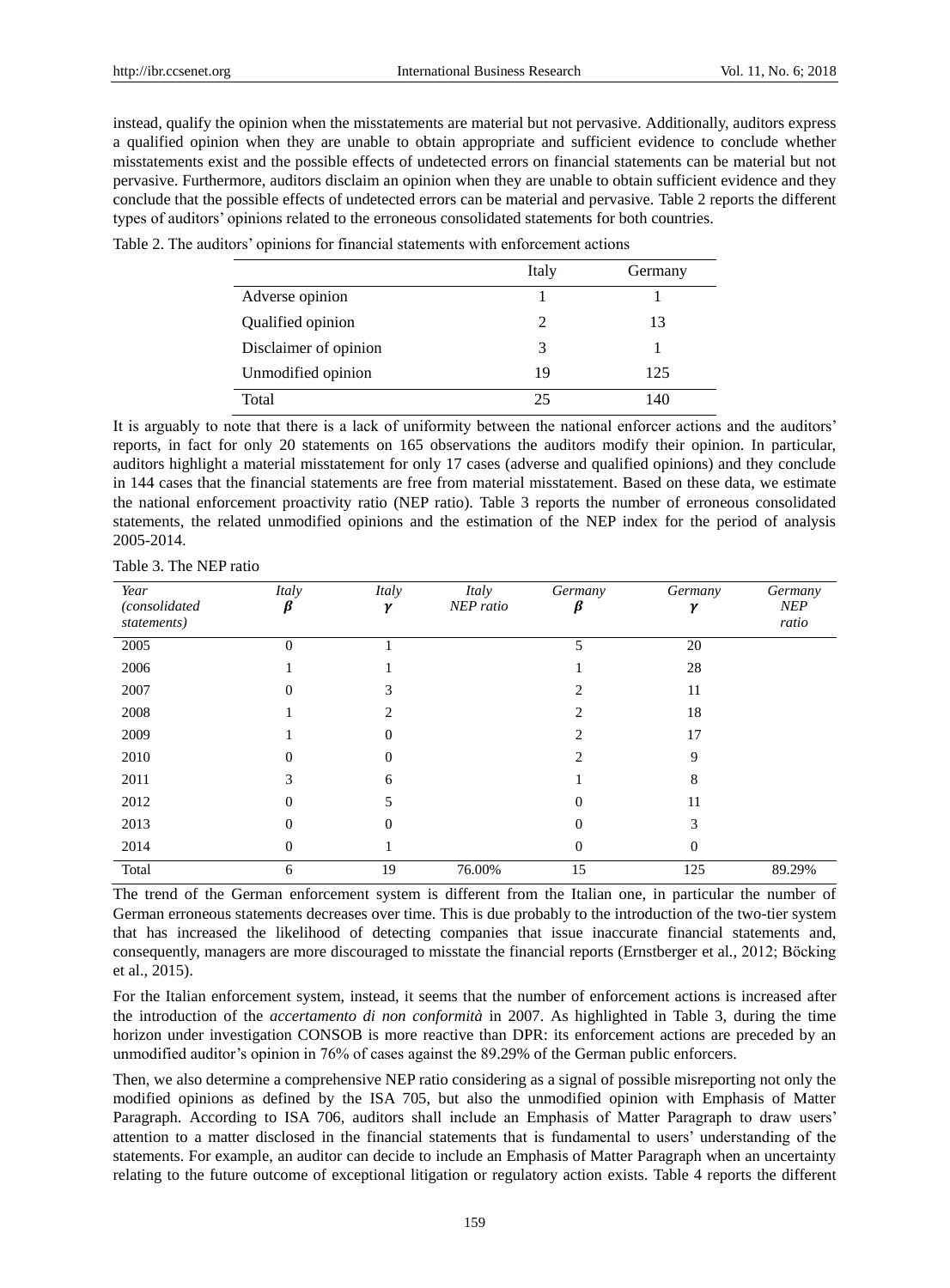types of auditors' opinion related to the erroneous consolidated statements for both countries. In particular, the Table draws attention to the modified opinions with Emphasis of Matter Paragraphs.

Table 4. The auditors' opinions for financial statements with enforcement actions

|                                                                | Italy | Germany |
|----------------------------------------------------------------|-------|---------|
| Modified opinion (sum of adverse, qualified and<br>disclaimer) | 6     | 15      |
| Unmodified opinion with Emphasis of Matter<br>Paragraphs       | 14    | 17      |
| Unmodified opinion (clean opinion)                             | 5     | 108     |
| Total                                                          | 25    | 140     |

Considering as a signal of possible misreporting also the unmodified opinions with Emphasis Paragraphs, the number of unmodified opinions without any signal of possible misreporting decreases. In particular, the clean opinions for Italy become only 5, that are equal to about a quarter of those reported in the first-level analysis (Table 1). The German clean opinions decrease less than the Italian ones, from 125 (Table 1) to 108.

Based on these data, we estimate the comprehensive NEP ratio, determined by dividing the number of firms obtaining enforcement actions but without modified opinions or unmodified opinions with Emphasis Paragraph (γ\*) by the number of firms with infringement of IFRS framework discovered by national enforcers (β\*+ γ\*), which also include the number of firms with modified opinions or opinions with Emphasis Paragraph and obtaining enforcement actions (β\*). Table 5 reports the number of erroneous consolidated statements, the related clean opinions and the estimation of the comprehensive NEP ratio for the period of analysis 2005-2014.

| of<br>Year<br>the<br>consolidated<br>statements | Italy<br>$\beta^*$ | Italy<br>$\n  v$ | Italy Compr.<br>NEP ratio | Germany<br>$\beta^*$ | Germany<br>$\nu^*$ | Germany<br>Compr.NEP<br>ratio |
|-------------------------------------------------|--------------------|------------------|---------------------------|----------------------|--------------------|-------------------------------|
| 2005                                            |                    | 0                |                           | 6                    | 19                 |                               |
| 2006                                            |                    |                  |                           |                      | 24                 |                               |
| 2007                                            |                    |                  |                           |                      | 8                  |                               |
| 2008                                            |                    |                  |                           | h                    | 14                 |                               |
| 2009                                            |                    |                  |                           |                      | 14                 |                               |
| 2010                                            |                    |                  |                           |                      | 9                  |                               |
| 2011                                            |                    |                  |                           |                      | 8                  |                               |
| 2012                                            |                    |                  |                           |                      |                    |                               |
| 2013                                            |                    |                  |                           |                      |                    |                               |
| 2014                                            |                    |                  |                           | 0                    |                    |                               |
| Total                                           | 20                 | 5                | 20.00%                    | $\overline{32}$      | 108                | 77.14%                        |

Table 5. The comprehensive NEP ratio

Table 5 shows that, considering the unmodified with Emphasis Paragraph as a signal of possible misreporting, CONSOB is even more reactive than the German public enforcers. In this case, the Italian enforcement actions are not preceded by auditors' opinion that may highlight a situation of possible misreporting (modified opinion and opinion with Emphasis Paragraph) in only 5 cases. In particular, the Italian comprehensive NEP ratio (20%) is equal to about a quarter of the German one (77.14%).

## **6. Conclusions**

This paper examines the accounting enforcement as a complex system, in which not only national enforcers but also other subjects operate as substantial enforcers, namely the auditors. This system is investigated according to this perspective, shifting the focus from the national enforcer alone to the unexplored link between this authority and auditors.

This is the starting point to develop an index (NEP ratio) capturing the intensity of national enforcement as the proactivity of the national enforcer in identifying accounting infringements not detected by auditors. While prior literature often adopts static measures based on inputs (e.g. resources devoted to enforcement), this index is a dynamic proxy capturing the original output of national enforcers' activity. It can help to advance our understanding of the role of national enforcers by observing to what extent they are able to detect errors not already discovered by auditors. Additionally, this measure could be of great interest especially for cross-country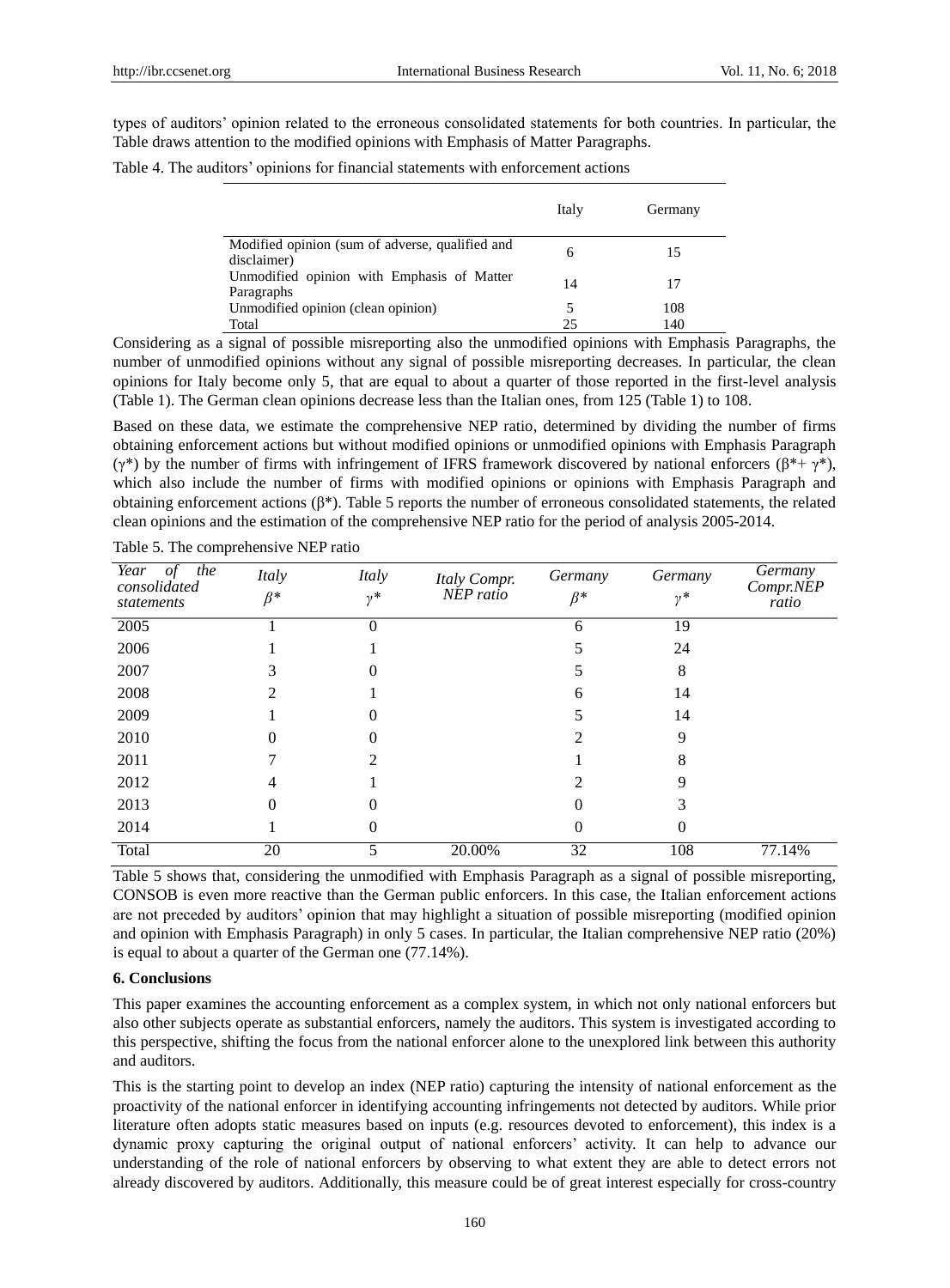analyses as it can represent a proxy for the effectiveness of a national enforcer's activity.

An illustrative empirical analysis is conducted in an IFRS context to show the potential of the index for enforcement studies. In particular, the exploratory analysis investigates all the enforcement actions by the German and the Italian enforcers regarding consolidated financial statements from the first year of IFRS mandatory adoption. The investigation is based on the joint consideration of those actions and on the auditors' reports regarding the same financial statements to identify which actions are the result of an autonomous monitoring activity by the national enforcer. The resulting NEP ratio is determined as the percentage of financial statements receiving an enforcement action without any previous public signal by auditors on the overall number of financial statements target of enforcement actions.

Findings highlight a different degree of proactivity between the Italian and the German enforcers, with a higher ability of the German ones to conduct autonomous analyses resulting in enforcement actions. On the contrary, empirical evidence suggests that the Italian authority is more reactive in monitoring listed companies, relying more on auditors' opinions instead of pursuing new investigations. These results might depend on different procedures adopted in the two national contexts, such as the sampling decisions taken or the risk approach actually followed, that can be different even if consistent with the common ESMA guidelines.

Exploratory findings illustrate how the NEP ratio can be used to compare the intensity of enforcement by different national enforcers, also in the light of these considerations. The proactivity of a national enforcer, in other words, can be seen as a proxy for enforcement effectiveness under the assumption that the monitoring activity performed by auditors is less affected by country differences.

The analysis of the output of national enforcers also highlights the scarcity of public data regarding the activity of different players involved in the accounting enforcement process. This issue refers to national enforcers' and auditors' activity in different ways. Data on monitoring procedures adopted by national enforcers, for instance, are rarely disclosed, thus limiting scholars' possibility of cross-country comparisons. Auditors' opinions, on the contrary, are publicly available within companies' financial statements, but in most countries outside the US a single public or a private repository does not exist. This means that empirical analyses on the topic must rely on indirect measures or on hand-collection of data that are formally public, but actually very difficult to collect for representative samples.

This opacity is particularly striking given the role played by national enforcers that should ensure compliance and transparency for the financial markets. Additionally, this point stresses the demand for more cooperation between accounting scholars, legislators, and regulators, as better economic analyses need the necessary data that could be efficiently collected by regulators and authorities (Leuz & Wysocki, 2016).

This study informs the current debate on accounting enforcement by broadening the scope of the analysis from the activity of the national enforcer as a stand-alone subject to encompass the signals that it receives from another "substantial" enforcer, namely the auditor.

Against this background, it extends the prior literature by proposing an index based on the output of national enforcers, measuring their proactivity with respect to auditors' opinions. This enforcement measure can support future research in two possible directions. First, it can be used to explore national enforcers' activity focusing on the role played by these subjects in the complex enforcement system, identifying their proactivity in identifying accounting infringements. Second, it represents an alternative measure for national enforcement intensity capturing the additional output of national enforcers and not simply its input - to be adopted in cross-country studies on accounting quality. In this perspective, it can support future research on the value relevance of enforcement actions and on the association between enforcement and earnings management.

#### **References**

- Armstrong, C., Barth, M., Jagolinzer, A., & Riedl, E. (2010). Market reaction to the adoption of IFRS in Europe. *The Accounting Review*, *85,* 31-61. https://doi.org/10.2308/accr.2010.85.1.31
- Ball, R., Kothari, S. P., & Robin, A. (2000). The Effect of International Institutional Factors of Properties of Accounting Earnings. *Journal of Accounting and Economics*, *29,* 1-51. https://doi.org/10.1016/S0165-4101(00)00012-4
- Ball, R., Robin, A., & Wu, J. S. (2003). Incentives versus Standards: properties of accounting income in four East Asian countries*. Journal of Accounting and Economics, 36,* 235-270. https://doi.org/10.1016/j.jacceco.2003.10.003
- Böcking, H. J., Gros, M., & Worret, D. (2015). Enforcement of accounting standards: how effective is the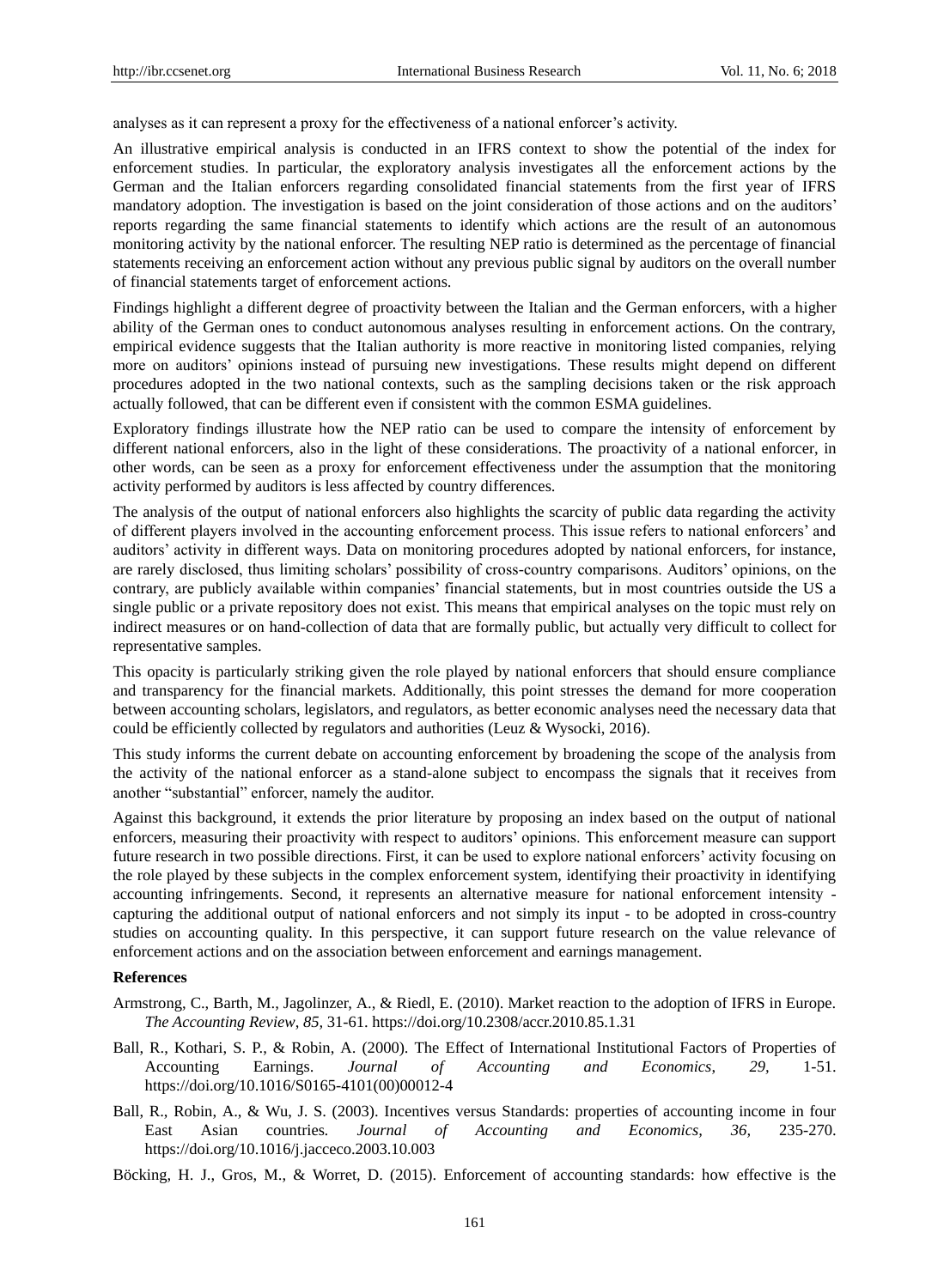German two-tier system in detecting earnings management? *Review of Managerial Science*, *9*(3), 431-485. https://doi.org/10.1007/s11846-014-0159-z

- Brown, P., Preiato, J, & Tarca, A. (2014). Measuring Country Differences in Enforcement of Accounting Standards: An Audit and Enforcement Proxy. *Journal of Business Finance & Accounting, 41*(1-2), 1-52. https://doi.org/10.1111/jbfa.12066
- Byard, D., Li, Y., & Yu, Y. (2011). The Effect of Mandatory IFRS Adoption on Financial Analysts' Information Environment. *Journal of Accounting Research*, *49*(1), 69-96. https://doi.org/10.1111/j.1475-679X.2010.00390.x
- Cai, L., Rahman, A. R., & Courtenay, S. M. (2008). The effect of IFRS and its enforcement on earnings management: An international comparison. *Available at SSRN 1473571*. https://doi.org/10.2139/ssrn.1473571
- Carvajal, A., & Elliott, J. (2009). The Challenge of Enforcement in Securities Markets. Mission Impossible? Policy paper WP/09/168 (New York: International Monetary Fund).
- CESR (2007). CESR's review of the implementation and enforcement of IFRS in the EU. Retrieved from https://www.esma.europa.eu/document/cesr%E2%80%99s-review-implementation-and-enforcement-ifrs-ineu
- Chen, C. J., Su X., & Zhao R. (2000). An Emerging Market's Reaction to Initial Modified Audit Opinions: Evidence from the Shanghai Stock Exchange. *Contemporary Accounting Research*, *17*(3), 429-455. https://doi.org/10.1506/GCJP-5599-QUWB-G86D
- Christensen, H. B., Hail, L., & Leuz, C. (2013). Mandatory IFRS reporting and changes in enforcement. *Journal of Accounting and Economics*, *56*(2), 147-177. https://doi.org/10.1016/j.jacceco.2013.10.007
- Coffee, J. C. Jr. (2007). Law and the Market: The Impact of Enforcement. Columbia Law and Economics Working Paper, No. 304. https://doi.org/10.2139/ssrn.967482
- CONSOB (2009). Annual report.
- Daouk, H, Lee, C. M. C., & Ng, D. T. (2006). Capital Market Governance: How Do Securities Laws Affect Market Performance? *Journal of Corporate Finance*, *12*(3), 560-593. https://doi.org/10.1016/j.jcorpfin.2005.03.003
- Daske, H., Hail, L., Leuz, C., & Verdi, R. (2008). Mandatory IFRS reporting around the world: Early evidence on the economic consequences, *Journal of Accounting Research*, *46*(5), 1085-1142.
- De George, E. T. (2015). Accounting Harmonization and Equity Market Contagion. *Working Paper.*
- DeFond, M. L., Hu, X., Hung, M., & Li, S. (2011). The impact of mandatory IFRS adoption on foreign mutual fund ownership: The role of comparability. *Journal of Accounting and Economics, 51,* 240-258. https://doi.org/10.1016/j.jacceco.2011.02.001
- Demmer, M., Pronobis, P., & Yohn, T. (2015). Financial Statement-Based Forecasts and Analyst Forecasts of Profitability: The Effect of Mandatory IFRS Adoption. *Available at SSRN 2544566*. https://doi.org/10.2139/ssrn.2544566
- Djankov, S., La Porta, R., Lopez-de-Silanes, F., & Shleifer, A. (2008). The Law and Economics of Self-Dealing. *Journal of Financial Economics, 88*(3), 430-465. https://doi.org/10.1016/j.jfineco.2007.02.007
- DPR (2005), Code of procedures of enforcement panel. *Available at*: www.frep.info.
- Ernstberger, J., Stich, M., & Vogler, O. (2012). Economic consequences of accounting enforcement reforms: the case of Germany. *European accounting review*, *21*(2), 217-251. https://doi.org/10.1080/09638180.2011.628096
- ESMA (2014). ESMA guidelines on enforcement of financial information.
- European Commission (2010). *Green paper: Audit policy: Lessons from the crisis*. Publications Office of the European Union.
- Fédération des Experts Comptables Européens (FEE) (2001). "Enforcement mechanisms in europe-a preliminary investigation of oversight systems".
- Florou, A, & Pope, P. F. (2012) Mandatory IFRS Adoption and Institutional Investment Decisions. *The Accounting Review*, *87*(6), 1993-2025. https://doi.org/10.2308/accr-50225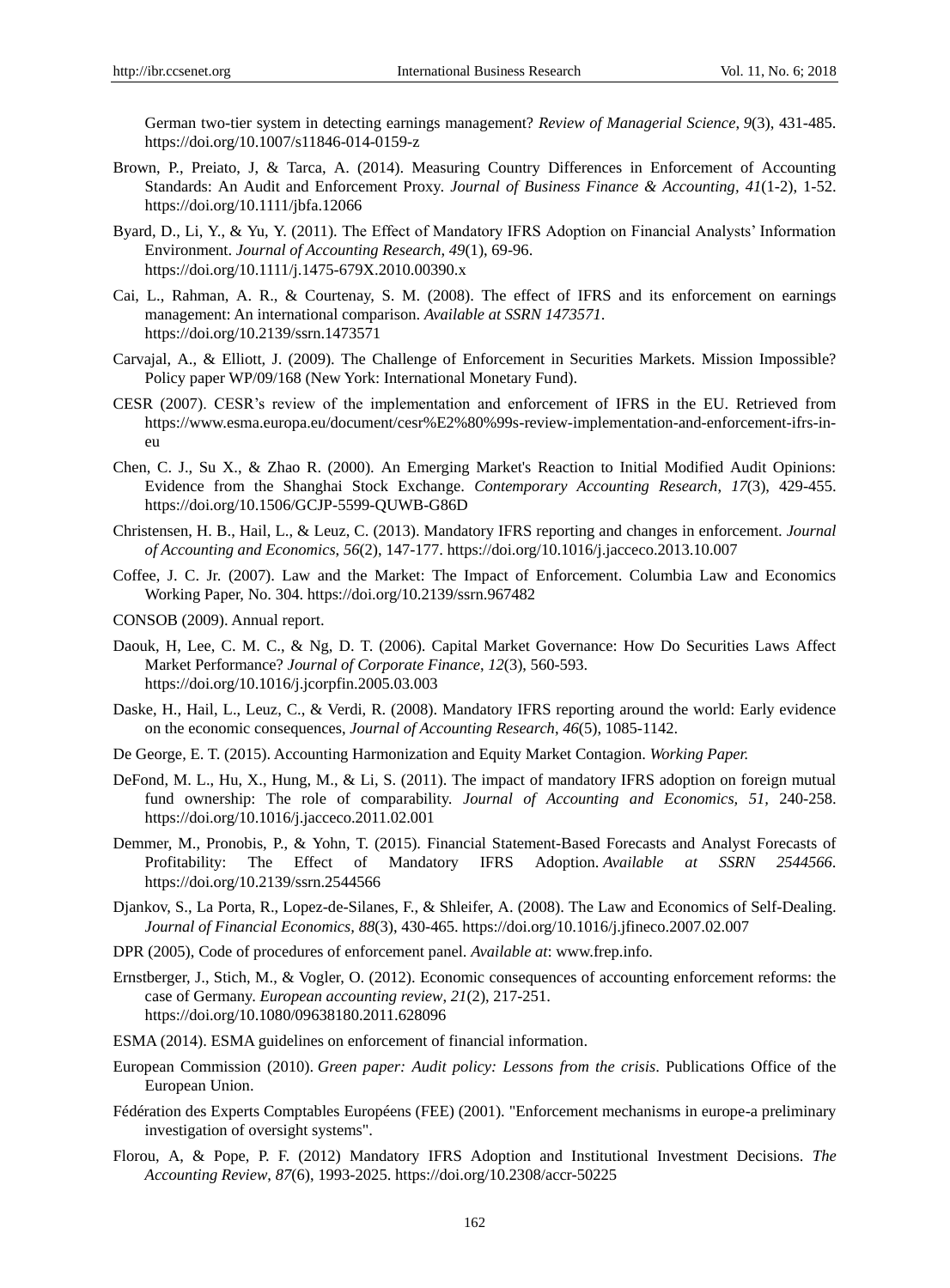- Glaum, M., Schmidt, P., Street, D. L., & Vogel, S. (2013). Compliance with IFRS 3- and IAS 36-required disclosures across 17 European countries: company and country-level determinants. *Accounting and Business Research*, *43*(3), 163-204. https://doi.org/10.1080/00014788.2012.711131
- Gros, M., & Koch, S. (2015). Goodwill Impairment Test Disclosures Under IAS 36: Disclosure Quality and its Determinants in Europe. *Available at SSRN 2636792*. https://doi.org/10.2139/ssrn.2636792
- Hitz, J. M., Ernstberger, J., & Stich, M. (2012). Enforcement of accounting standards in Europe: Capital-market-based evidence for the two-tier mechanism in Germany. *European accounting review*, *21*(2), 253-281. https://doi.org/10.1080/09638180.2011.641727
- Holthausen, R. W. (2009). Accounting Standards, Financial Reporting Outcomes, and Enforcement. *Journal of Accounting Research*, *47,* 447-458. https://doi.org/10.1111/j.1475-679X.2009.00330.x
- Hope, O. K. (2003). Disclosure practices, enforcement of accounting standards, and analysts' forecast accuracy: an international study. *Journal of Accounting Research*, *41*(2), 235-272. https://doi.org/10.1111/1475-679X.00102
- Houqe, N., van Zijl, T., Dunstan, K., & Waresul Karim, A. K. M. (2012). The effect of investor protection and IFRS adoption on earnings quality around the world. *The International Journal of Accounting*, *47*(3), 333-355. https://doi.org/10.1016/j.intacc.2012.07.003
- Jackson, H. (2007). Variation in the intensity of financial regulation: Preliminary evidence and potential implications. *Yale Journal on Regulation, 24*, 253-291.
- Jackson, H., & Roe, M. (2009). Public and private enforcement of securities laws: resource-based evidence. *Journal of Financial Economics*, *93*(2), 207-238. https://doi.org/10.1016/j.jfineco.2008.08.006
- Kaufmann, D., Kraay, A., & Mastruzzi, M. (2011). The worldwide governance indicators: methodology and analytical issues. *Hague Journal on the Rule of Law*, *3*(2), 220-246. https://doi.org/10.1017/S1876404511200046
- La Porta, R., Lopez-De-Silanes, F., & Shleifer, A. (2006). What Works in Securities Laws. *Journal of Finance, 61*(1), 1-36. https://doi.org/10.1111/j.1540-6261.2006.00828.x
- La Porta, R., Lopez-De-Silanes, F., Shleifer, A., & Vishny, R. W. (1997). Legal Determinants of External Finance. *The Journal of Finance*, *52*(3), 1131-1150. https://doi.org/10.1111/j.1540-6261.1997.tb02727.x
- La Porta, R., Lopez-De-Silanes, F., Shleifer, A., & Vishny, R. W. (1998). Law and finance. *Journal of Political Economy*, *106*(6), 1113-1155. https://doi.org/10.1086/250042
- Landsman, W. R., Maydew, E. L., & Thornock, J. R. (2012). The information content of annual earnings announcements and mandatory adoption of IFRS.*Journal of Accounting and Economics*, *53*(1), 34-54. https://doi.org/10.1016/j.jacceco.2011.04.002
- Leuz, C. (2010). Different approaches to corporate reporting regulation: how jurisdictions differ and why, *Accounting and Business Research*, *40*(3), 229-256. https://doi.org/10.1080/00014788.2010.9663398
- Leuz, C., & Wysocki, P. D. (2016). The economics of disclosure and financial reporting regulation: evidence and suggestions for future research. *Journal of Accounting Research*, *54*(2), 525-622. https://doi.org/10.1111/1475-679X.12115
- Leuz, C., Nanda, D., & Wysocki, P. (2003). Earnings management and investor protection: An international comparison. *Journal of Financial Economics, 69*(3), 505-527. https://doi.org/10.1016/S0304-405X(03)00121-1
- Li, S. (2010). Does Mandatory Adoption of International Financial Reporting Standards in the European Union Reduce the Cost of Equity Capital? *The Accounting Review, 85*(2), 607-636. https://doi.org/10.2308/accr.2010.85.2.607
- Menon, K., & Williams, D. D. (2010). Investor reaction to going concern audit reports. *The Accounting Review*, *85*(6), 2075-2105. https://doi.org/10.2308/accr.2010.85.6.2075
- Pownall, G., & Wieczynska, M. (2013). Deviations from the Mandatory Adoption of IFRS in the European Union: Implementation, Enforcement, Incentives, and Compliance. *Available at SSRN 1919805.*
- Preiato, J., Brown, P., & Tarca, A. (2015). A Comparison of Between-Country Measures of Legal Setting and Enforcement of Accounting Standards. *Journal of Business Finance & Accounting*, *42*(1-2), 1–50. https://doi.org/10.1111/jbfa.12112